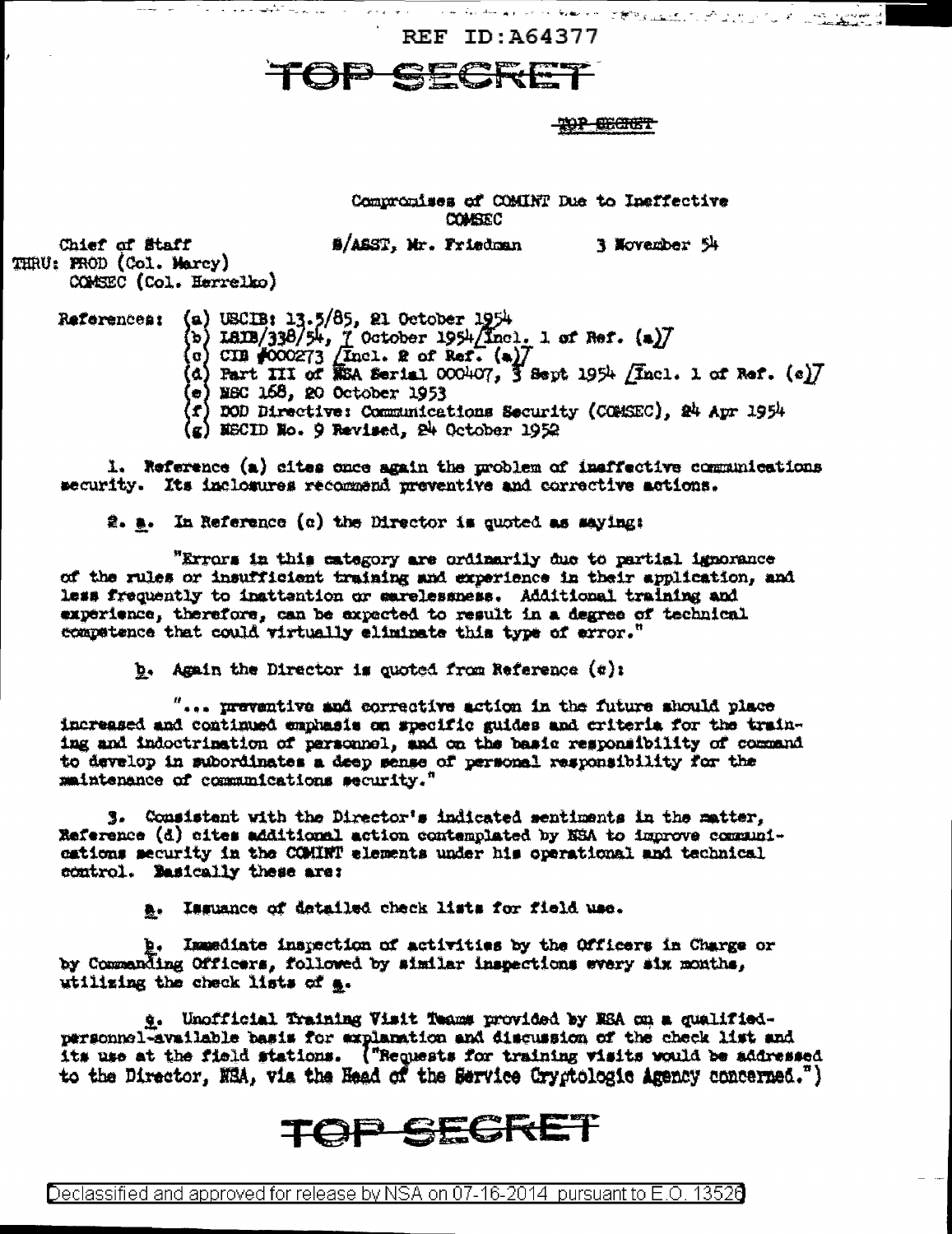REF ID: 464377

d. The establishment of COMSEC training criteria for the guidance of Commanding Officers and Officers in Charge of COMINT activities.

b. Referring to the corresponding sub-paragraphs of paragraph 3 above, the following comments are offered:

a. Expanded, re-worked, and more inclusive chack lists than those now in existence for field use is undoubtedly a fine idea. These check lists should be reviewed on a continuing basis.

b. An OIC of COMSEC functions whose personal and continuing SOP does not include an almost daily inspection of check list procedures is not doing his job. A empe-secure procedure, whether governed by a check list or not, is not necessarily self-perpetuating--even on a day-to-day basis. This recommendation contains no new force. Furthermore, if the OIC's ever got the idea that inspections on a six-month basis were sufficient, it could be damaging. If the purpose of this recommendation is only to get a six-month report on COMSEC procedures from the field, then it has merit.

p. The idea of getting qualified MSA CONSEC people out to the field to explain and discuss is good, but this recommendation is weak. It is to be an unofficial program on a personnel-available basis, utilized on the request of the field activity; thus, it would constitute a hit-or-miss proposition at beat.

d. Good. The training criteria should include sufficient cryptanalytic imoviedge to assure that COMEEC people are emmediously sware that improperly used cryptosystems can be read.

5. MSA's mission is such, and the compromises of COMINT due to imeffective communications security are such that the serious dangers to COMINT security can be reduced or eliminated only by mome HHA actions beyond those which are already being taken by the respective Services. The idea that NSA actions would be superfluous in this situation is now a proven fallacy. It appears that NSA has little choice in the matter. We should and must masume a position of consistent, esatinuing, and agressive leadership in the realm of COMSEC and especially as regards the security of our COMINT communications. Where the tools needed to accomplish the mission are immdequate or lacking, they must be manufactured. This is especially true as far as training and inspection functions are concerned.

6. In accordance with the foregoing, the following suggestions are made:

Imitiate action as soon as possible to have MSC 168 amended to include COMSEC training as a directly stated NSA responsibility.

». Carry out the actions indicated in Reference (d) partaining to the issuance of detailed check lists and the establishment of COMBEC training criteria.

g. Send appropriate letters to the Services and the Cryptologic Agencies. encouraging them (particularly the Army and the Air Force) to make cryptosecurity the primary duty of the responsible officer rather than an additional duty as is too often the case.

**TOP SECRET**